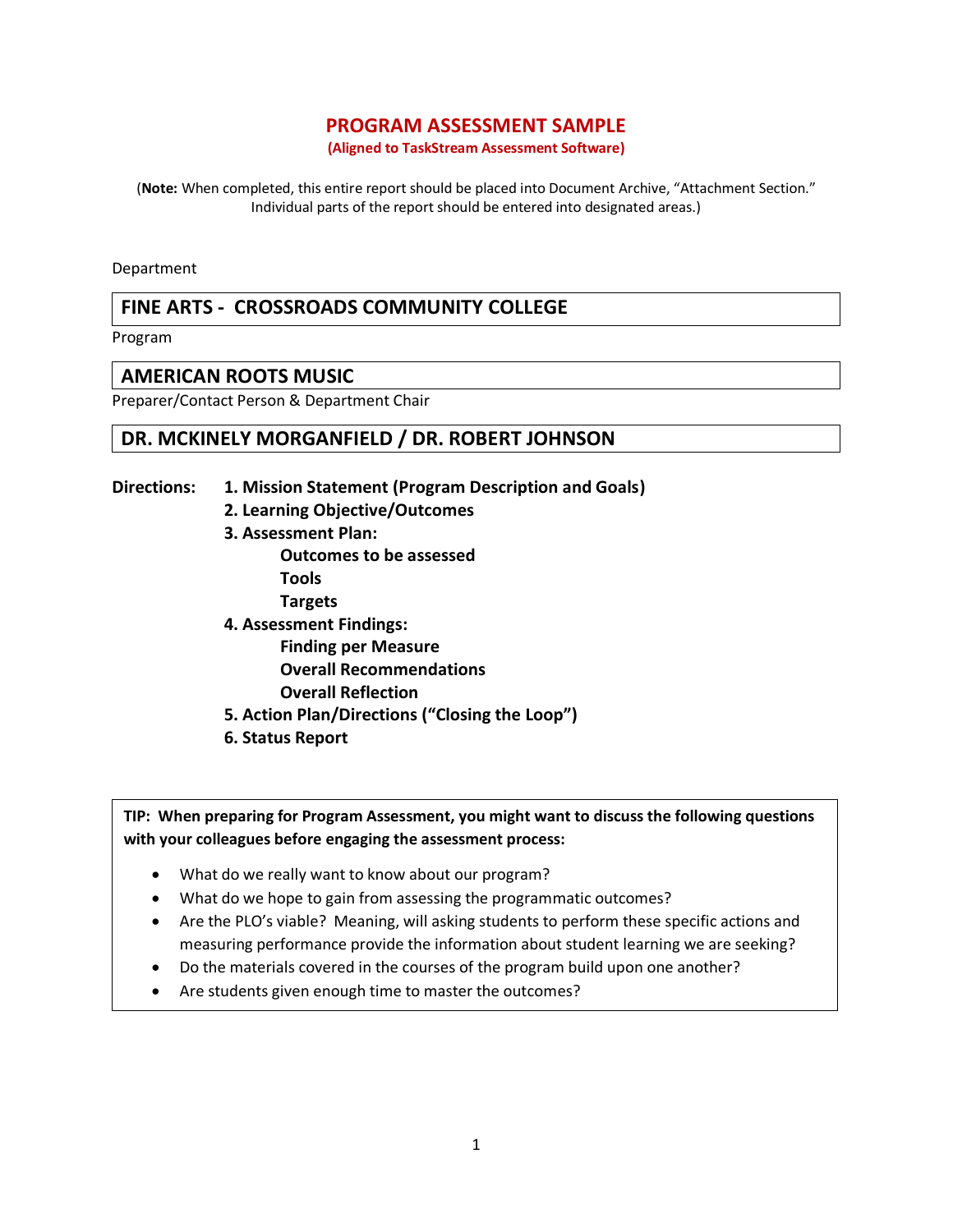# **Standing Requirements**

## **1. Mission Statement (Program Description and Goals)**

The Associate of Arts in American Roots Music combines scholarship with 12 credits of performance, allowing graduating students to pursue teaching and/or performance at a four-year institution. Students explore America's rich musical and cultural heritage found in a wide range of American roots music. Through lectures, discussions, presentations, concerts and scholarship, students explore the "roots" of these rich American traditions. On the performance side, students either contract for themselves, or through the Fine Arts department, at least two venues where they perform before an audience. Students seeking to qualify for this program must demonstrate proficiency with a musical instrument before being accepted. Arrangements to be made through Fine Arts office. *(Students who do not have such proficiency may pursue the AA in Music Appreciation.)* (64 credits)

## **2. Learning Objective/Outcomes**

**Students completing the program in American Roots Music, will satisfy the following outcomes:** 

- PLO 1 Demonstrate understanding of the concept of music as a universal language with an unique organization and structure.
- PLO 2 Demonstrate knowledge of the historic and racial elements of American music.
- PLO 3 Demonstrate regional aspects of American music, how physical and social elements shape music vocabulary and style.
- PLO 4 Write analytical commentaries based on close listening of several musical styles, employing standard terms and conventions of musical criticism.
- PLO 5 Demonstrate the ability to sight read for 3 instruments.
- PLO 6 Perform twice, solo or as band member, demonstrating three American roots styles before a peer and faculty audience.

### **3. Document Archive**

Save this template and upload it in the archive area as: **Program name\_semester 2016-17\_final\_your initials\_**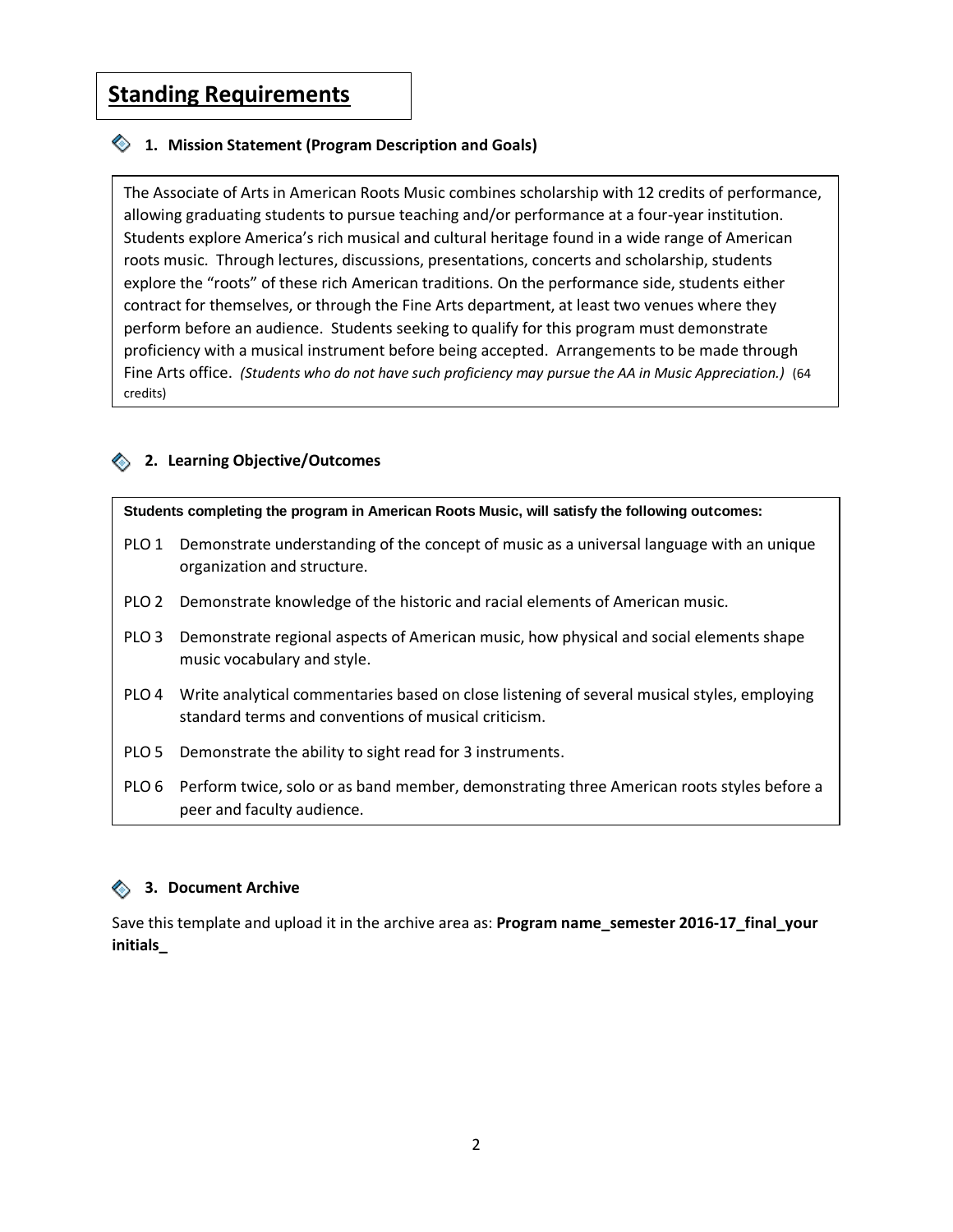# **2016-2017 Assessment Cycle**

## **3. Assessment Plan: Outcomes to be assessed, Tools and Targets**

#### **Check Out**

**Mission Statement** (Should already be populated from the standing requirements- Edit if necessary)

The Associate of Arts in American Roots Music combines scholarship with 12 credits of performance, allowing graduating students to pursue teaching and/or performance at a fouryear institution. Students explore America's rich musical and cultural heritage found in a wide range of American roots music. Through lectures, discussions, presentations, concerts and scholarship, students explore the "roots" of these rich American traditions. On the performance side, students either contract for themselves, or through the Fine Arts department, at least two venues where they perform before an audience. Students seeking to qualify for this program must demonstrate proficiency with a musical instrument before being accepted. Arrangements to be made through Fine Arts office. *(Students who do not have such proficiency may pursue the AA in Music Appreciation.)* (64

**Measures/Select Set** (Select existing outcome set and check off the ones to be assessed this cycle)

- PLO 1 Demonstrate understanding of the concept of music as a universal language with a unique organization and structure.
	- **PLO 2 Demonstrate knowledge of the historic and racial elements of American music.**
- PLO 3 Demonstrate regional aspects of American music, how physical and social elements shape music vocabulary and style.
- PLO 4 Write analytical commentaries based on close listening of several musical styles, employing standard terms and conventions of musical criticism.
- PLO 5 Demonstrate the ability to sight read for 3 instruments.
	- **PLO 6 Perform twice, solo or as band member, demonstrating three American roots styles before a peer and faculty audience.**

**Tip: A capstone project allows for a broader assessment of your program. In some cases a well-designed project can address the program's objectives** *en masse***, revealing, for example, how/why related outcomes might be proving to be a challenge for students. If you have a "final class" in your program, you might be able to devise an assessment project that provides an integrated "wide-angle" view of student performance in the program.**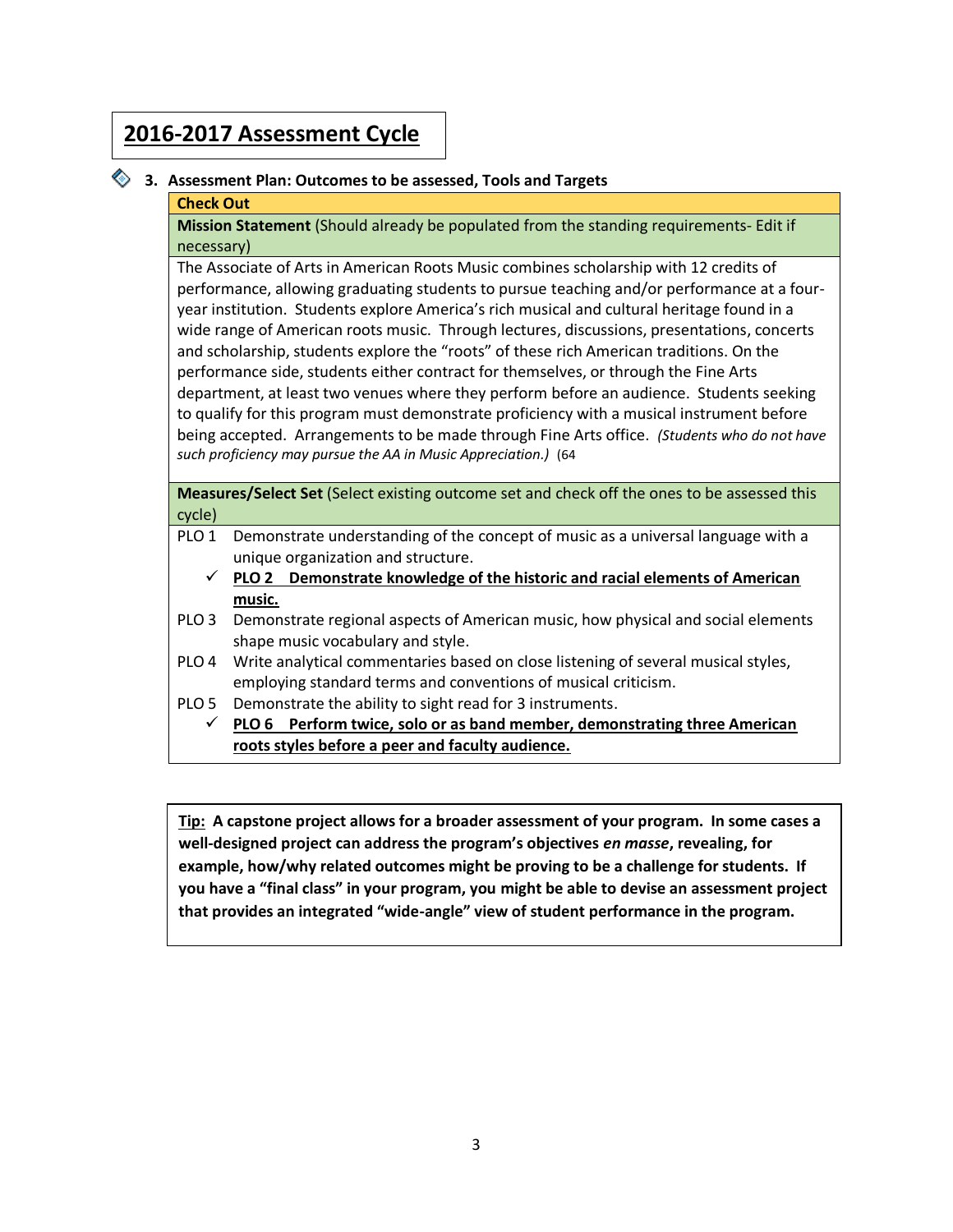**Measures/Add New Measure** (Here you will provide information regarding your tools, your targets, and/or rubrics used for analysis) Add as many as necessary and if applicable.

## **Outcome 2**

 **PLO 2 Demonstrate knowledge of the historic and racial elements of American music.**

**Measure Title:** Take Home Essay, Based on a Research Question in MUS 288 (few word descriptor)

**Measure Type/Method:** Direct Student Artifact (Direct vs. Indirect) **Measure Level:** Program

**Details/Description:** Student will write 500 word essay in response to the question: "How have historical and/or cultural or racial elements contributed to the creation of specific music forms particular to American regions?" (can be as detailed as necessary)

**Acceptable Target:** Milestone 3 (or higher) on Inquiry & Analysis VALUE rubric, or Accomplished on departmental rubrics for 80% of student samples.

**Ideal Target:** N/A (we all agree that 100% is ideal)

**Implementation Plan (timeline):** Every third semester (will depend on the program) **Key/Responsible Personnel:** DR. MCKINELY MORGANFIELD / DR. ROBERT JOHNSON **Supporting Attachments:** Rubric, Assessment Tool

## **Outcome 6**

 **PLO 6 Perform twice, solo or as band member, demonstrating three American roots styles before a peer and faculty audience.**

**Measure Title:** Student Performance at Departmental Music Expo (JUNE 3) (few word descriptor)

**Measure Type/Method:** Direct Other (Direct vs. Indirect) **Measure Level:** Program

**Details/Description:** Student will perform one song on instrument of choice from three traditional styles of roots music. Choose from: Delta blues, early country, bluegrass, Cajun, Western swing, New Orleans or Kansas City jazz, gospel/spirituals, and folk. (Note: Because 2 music rooms of J.L. Hooker Hall are currently under renovation, students unable to schedule performance times were allowed to submit Podcasts or portfolios with You Tube performances made during final exams week.)

**Acceptable Target:** Total scores of performances, podcasts or You Tubes videos averaging B- (SATISFACTORY) on departmental performance rubrics for 75% of students.

**Ideal Target**: N/A (we all agree that 100% is ideal)

**Implementation Plan (timeline):** Each semester.

**Key/Responsible Personnel:** DR. MCKINELY MORGANFIELD / DR. ROBERT JOHNSON **Supporting Attachments:** Rubric, Assessment Tool

# **Check In**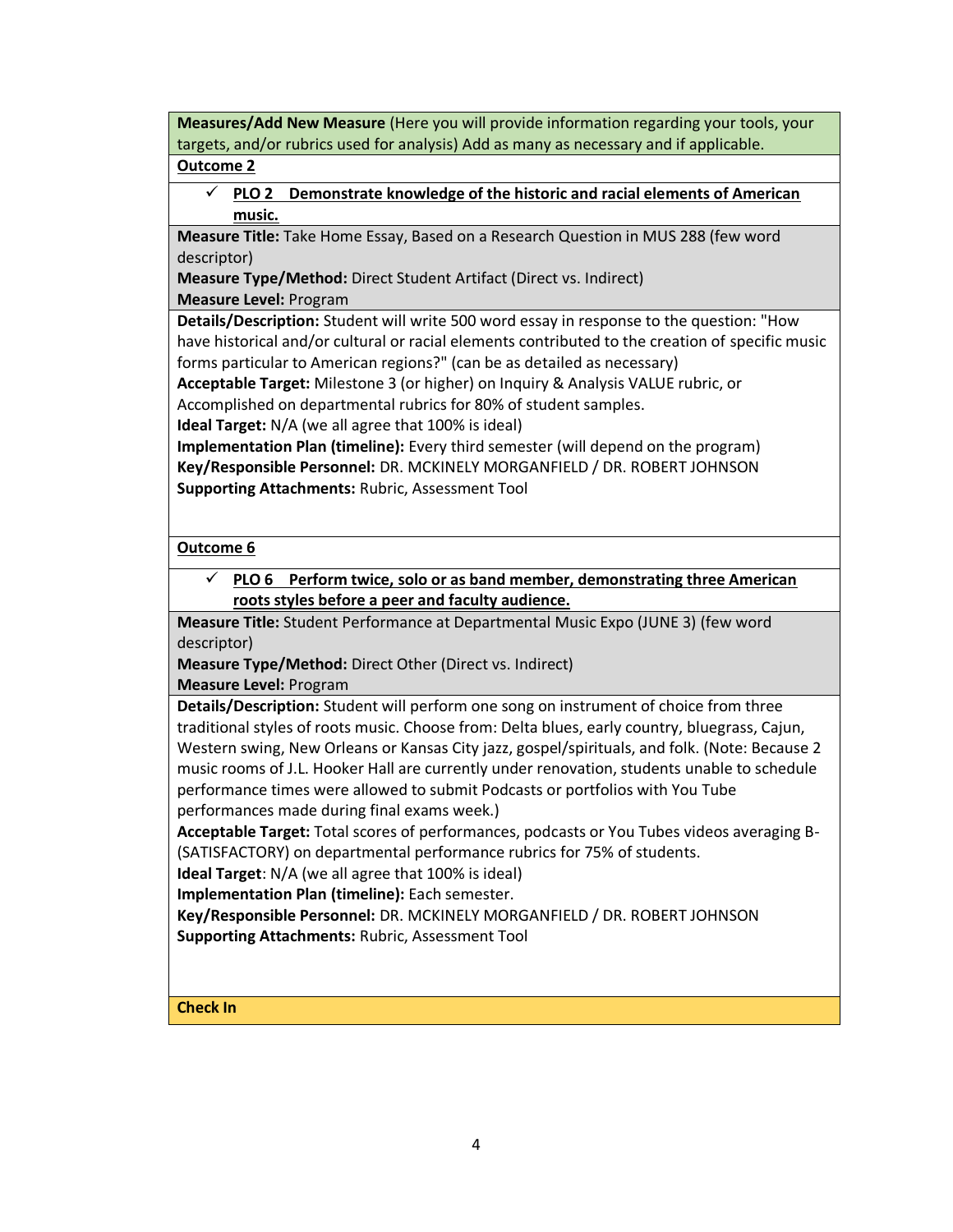# **4. Assessment Findings: Findings per Measure, Overall Recommendations, Overall Reflection**

#### **Check Out**

**Findings per Measure**

**Outcome 2**

## **PLO 2 Demonstrate knowledge of the historic and racial elements of American music.**

**Measure Title:** Take Home Essay, Based on a Research Question in MUS 288 (few word descriptor)

**Measure Type/Method:** Direct Student Artifact (Direct vs. Indirect)

**Measure Level:** Program

**Findings** for Take Home Essay, Based on a Research Question in MUS 288

**Summary of Findings:** More than 2/3 of 18 sample essays scored below Milestone 3 or Accomplished on departmental rubrics.

**Results:** Acceptable Target Achievement: Not Met;

Ideal Target Achievement : Approaching

**Recommendations:** Continue to encourage students to make use of the Writing Center and to develop a working relationship with a specific tutor or Writing Fellow if possible. The Fine Arts program is considering granting students additional points for attending the WC; however, some faculty are opposed unless students attend the WC at least 7 times per semester, arguing that attending a few times is often not beneficial and students might attend simply to gain the points. Department debate continues.

**Reflections/Notes:** Sampling indicated that students were not proficient in incorporating research program-wide materials into their essays. Difficulties ranged from grammatical and technical problems in writing to presenting a too-narrow scope of how and why music arose in the chosen regions. Overall, essays tended to contain many facts but little analysis or cause/effect reasoning.

**Substantiating Evidence:** (if applicable, attach documentation)

## **Findings per Measure**

**Outcome 6**

 **PLO 6 Perform twice, solo or as band member, demonstrating three American roots styles before a peer and faculty audience.**

**Measure Title:** Student Performance at Departmental Music Expo (JUNE 3) (few word descriptor)

**Measure Type/Method:** Direct Other (Direct vs. Indirect)

**Measure Level:** Program

**Findings** for Student Performance at Departmental Music Expo (JUNE 3)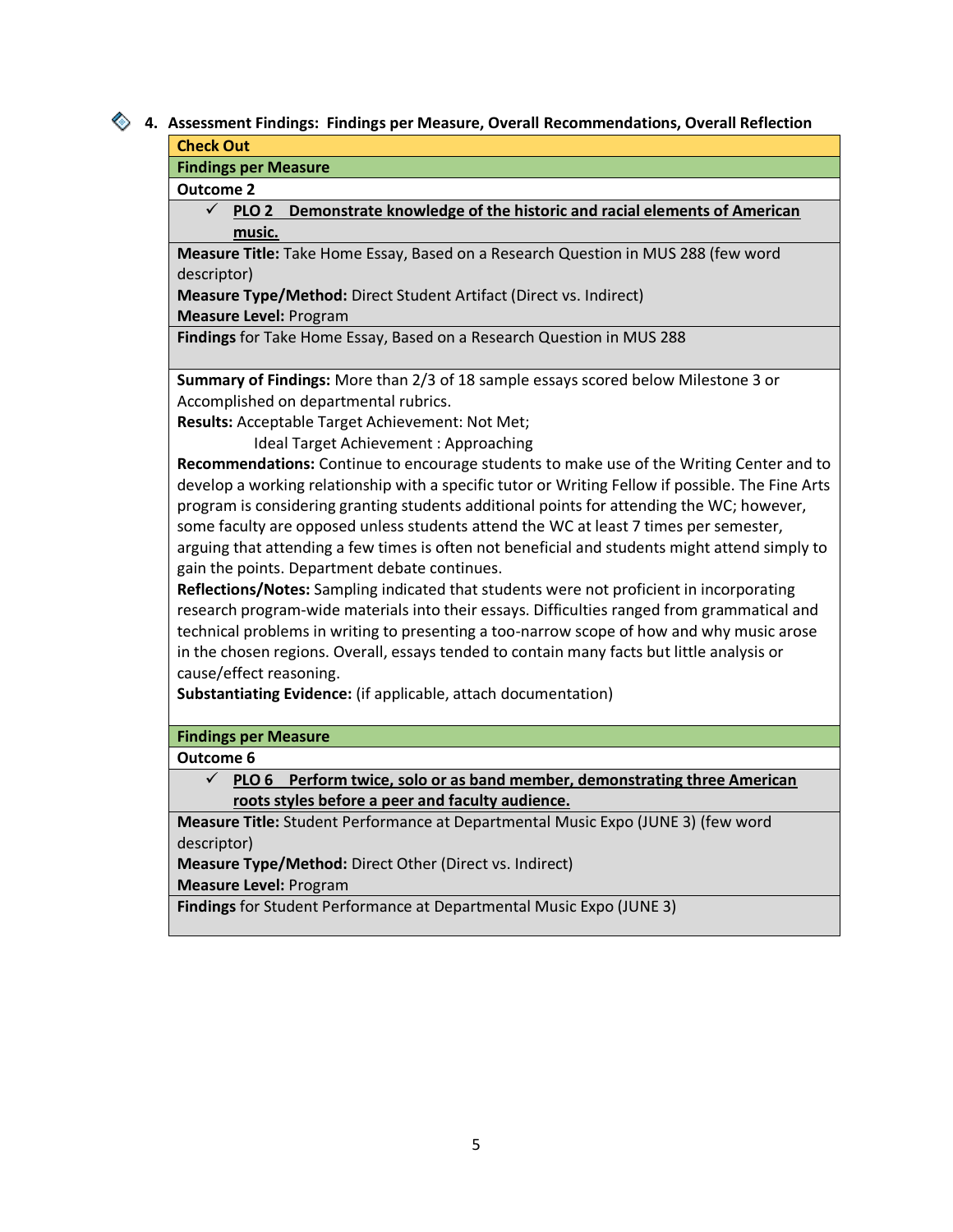**Summary of Findings:** Average of 54 student performances: 84% on departmental performance checklist-rubric.

**Results:** Acceptable Target Achievement: Exceeded; Ideal Target Achievement : Exceeded **Recommendations:** The excellence of the student performances suggests that faculty are capitalizing on student passion for American Roots music. Over the course of the program, students discover in the many types of music offered several that appeal to them aesthetically; their passion leads them to mastery of the forms. Recommendation is for faculty to continue following the paths of instruction that have proven successful; ask individual instructors to continue to refine their approaches and share any improvements with department colleagues.

**Reflections/Notes:** Students continue to excel in the performance of roots music. Because the initial appeal of early American music is first experienced through recordings or actual performances, student enthusiasm to play early American music is stronger than analysis of the music through secondary sources. Inspired by sounds of the actual music, students continue to thrive in their performances.

**Substantiating Evidence:** (if applicable, attach documentation)

**Overall Recommendation/Reflections**: (Program specific details if needed, should be included here)

**Check In** 

## **5. Action Plan: Directions on "Closing the Loop"**

**Check Out** (create an operational action plan)

**Mission Statement** (Should already be populated)

The Associate of Arts in American Roots Music combines scholarship with 12 credits of performance, allowing graduating students to pursue teaching and/or performance at a fouryear institution. Students explore America's rich musical and cultural heritage found in a wide range of American roots music. Through lectures, discussions, presentations, concerts and scholarship, students explore the "roots" of these rich American traditions. On the performance side, students either contract for themselves, or through the Fine Arts department, at least two venues where they perform before an audience. Students seeking to qualify for this program must demonstrate proficiency with a musical instrument before being accepted. Arrangements to be made through Fine Arts office. *(Students who do not have such proficiency may pursue the AA in Music Appreciation.)* (64

## **Actions/Select Set** (Should already be populated)

#### **Outcome 2**

 **PLO 2 Demonstrate knowledge of the historic and racial elements of American music.**

**Add New Action 1:** Short Research Paper

**Action Detail:** Require a short research-based paper in MUS 244 and MUS 266.

**Implementation Plan (timeline):** ASAP

**Key/Responsible Personnel:** Departmental Chair/Faculty

**Measure:** N/A

**Priority level:** High

**Supporting Attachments:** N/A